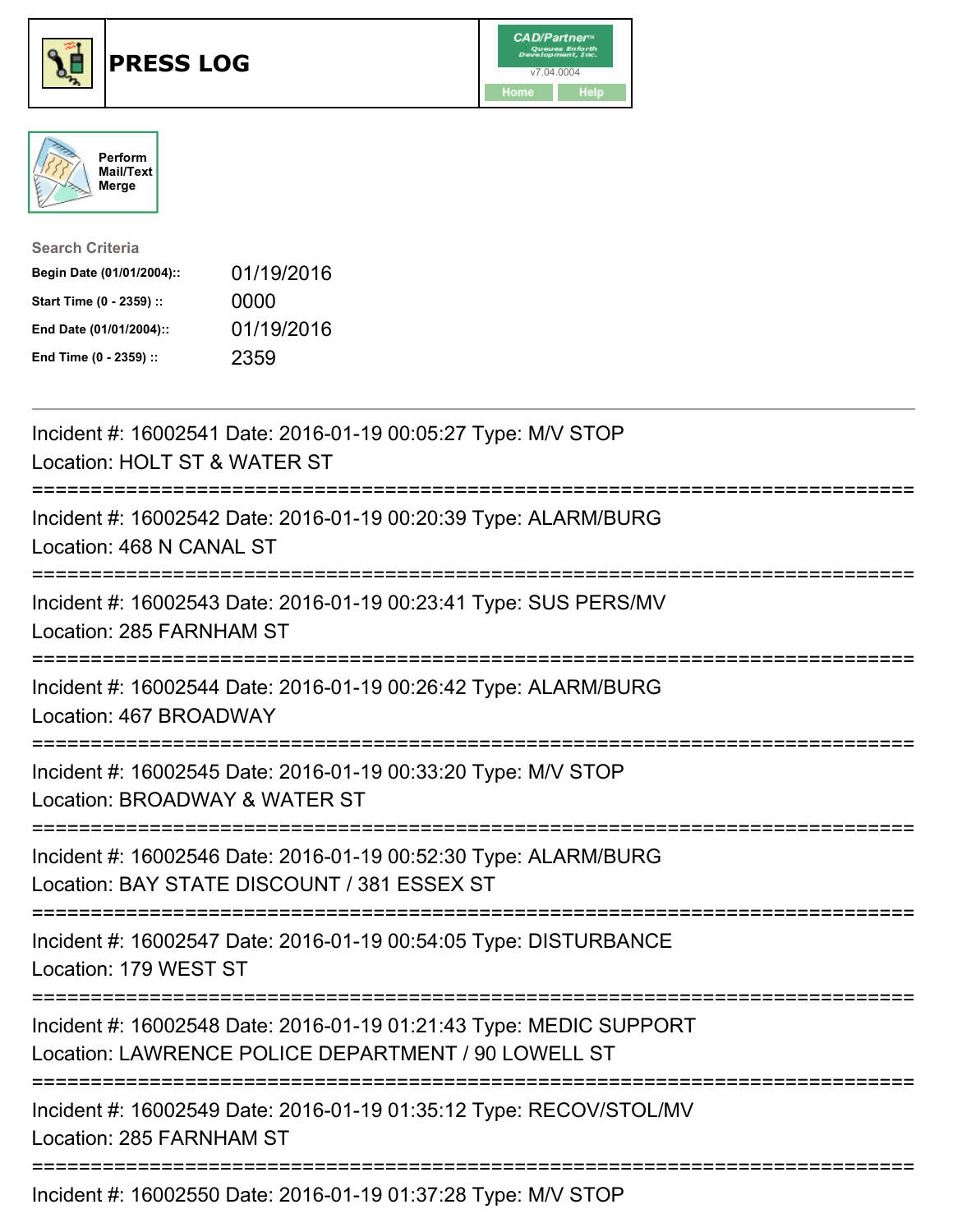Location: SPRINGFIELD ST

| Incident #: 16002551 Date: 2016-01-19 01:38:44 Type: ALARMS<br>Location: LAWRENCE STAFFING SERVICES / 65 MERRIMACK ST |
|-----------------------------------------------------------------------------------------------------------------------|
| Incident #: 16002552 Date: 2016-01-19 01:43:31 Type: M/V STOP<br>Location: ESSEX ST & FRANKLIN ST                     |
| Incident #: 16002553 Date: 2016-01-19 01:44:41 Type: M/V STOP<br>Location: 925 ESSEX ST                               |
| Incident #: 16002554 Date: 2016-01-19 01:47:38 Type: M/V STOP<br>Location: LAWRENCE ST & OAK ST                       |
| Incident #: 16002555 Date: 2016-01-19 01:49:41 Type: ALARMS<br>Location: 225 ESSEX ST                                 |
| Incident #: 16002556 Date: 2016-01-19 02:02:30 Type: M/V STOP<br>Location: 12 BYRON AV                                |
| Incident #: 16002557 Date: 2016-01-19 02:15:28 Type: M/V STOP<br>Location: FERRY ST & MARSTON ST                      |
| Incident #: 16002558 Date: 2016-01-19 02:21:40 Type: M/V STOP<br>Location: 208 S BROADWAY                             |
| Incident #: 16002559 Date: 2016-01-19 02:22:20 Type: M/V STOP<br>Location: 700 ESSEX ST                               |
| Incident #: 16002560 Date: 2016-01-19 02:24:08 Type: M/V STOP<br>Location: ANDOVER ST & S BROADWAY                    |
| Incident #: 16002561 Date: 2016-01-19 02:25:12 Type: M/V STOP<br>Location: BRADFORD ST & BROADWAY                     |
| Incident #: 16002562 Date: 2016-01-19 02:33:04 Type: M/V STOP<br>Location: WENDY'S / 99 WINTHROP AV                   |
| Incident #: 16002563 Date: 2016-01-19 02:35:21 Type: ALARMS<br>Location: 56 BROOKFIELD ST                             |
|                                                                                                                       |

Incident #: 16002565 Date: 2016-01-19 02:46:44 Type: M/V STOP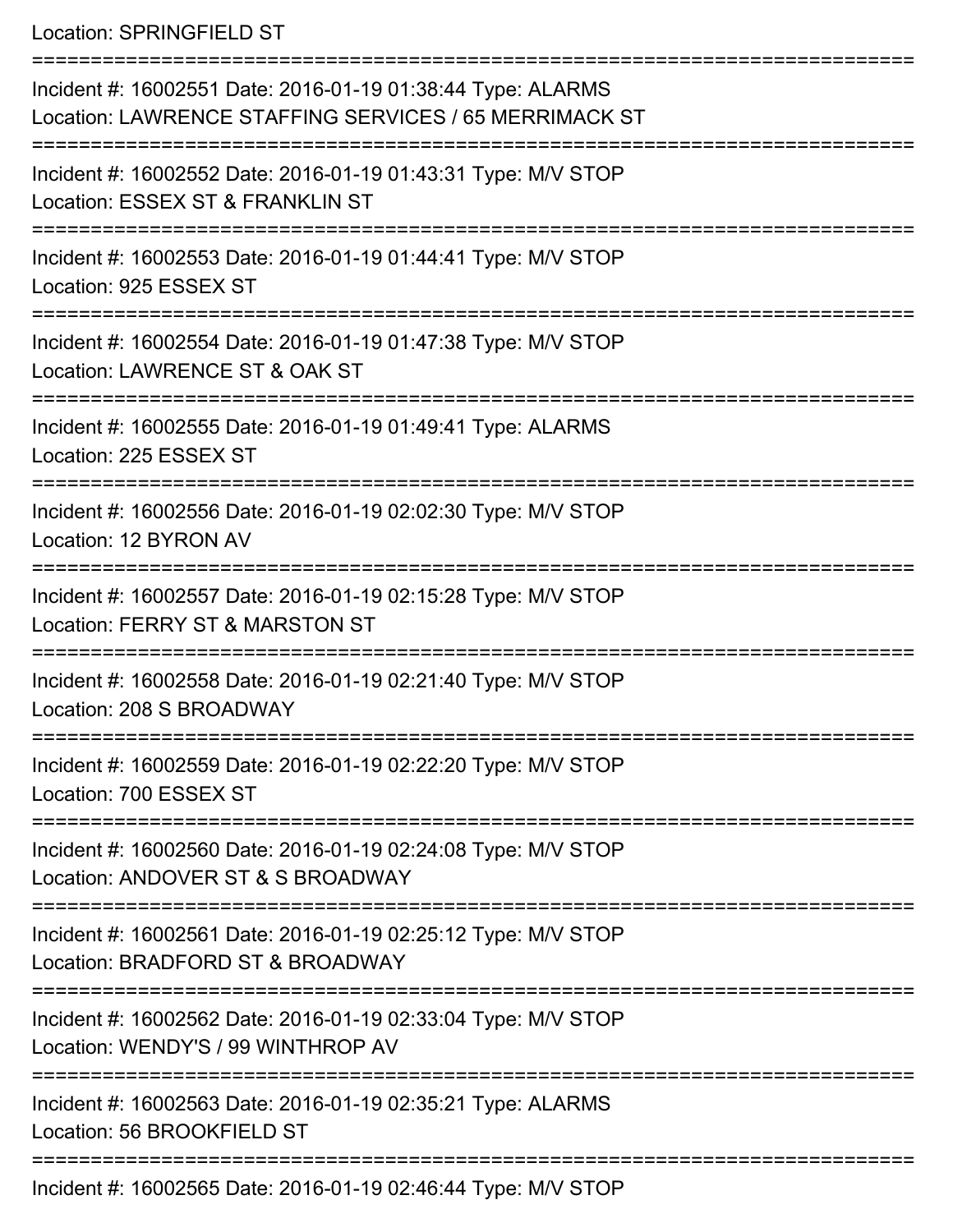| Incident #: 16002564 Date: 2016-01-19 02:46:53 Type: M/V STOP<br>Location: ESSEX ST & RIVERSIDE DR         |
|------------------------------------------------------------------------------------------------------------|
| Incident #: 16002566 Date: 2016-01-19 02:54:01 Type: ALARMS<br>Location: 336 COMMON ST                     |
| Incident #: 16002567 Date: 2016-01-19 02:56:32 Type: M/V STOP<br>Location: ACTON ST & BROADWAY             |
| Incident #: 16002568 Date: 2016-01-19 03:13:13 Type: BUILDING CHK<br>Location: 2 APPLETON ST               |
| Incident #: 16002569 Date: 2016-01-19 03:18:00 Type: M/V STOP<br><b>Location: ALLSTON ST</b>               |
| Incident #: 16002570 Date: 2016-01-19 03:29:56 Type: M/V STOP<br><b>Location: 37 MERRIMACK ST</b>          |
| Incident #: 16002571 Date: 2016-01-19 04:02:24 Type: FIGHT<br><b>Location: CENTRAL BRIDGE</b>              |
| Incident #: 16002572 Date: 2016-01-19 04:15:26 Type: SUS PERS/MV<br>Location: 10 ALDEN CT                  |
| Incident #: 16002573 Date: 2016-01-19 05:36:17 Type: AUTO ACC/PI<br>Location: 194 S BROADWAY               |
| Incident #: 16002574 Date: 2016-01-19 06:56:00 Type: PARK & WALK<br>Location: BROADWAY & HAVERHILL ST      |
| Incident #: 16002575 Date: 2016-01-19 07:32:58 Type: ALARMS<br>Location: 23 WEST ST                        |
| Incident #: 16002576 Date: 2016-01-19 07:55:46 Type: ALARMS<br>Location: RIO BAR AND GRILL / 9 APPLETON ST |
| Incident #: 16002577 Date: 2016-01-19 08:00:17 Type: LARCENY/PAST<br>Location: 37 EUTAW ST                 |
| Incident #: 16002578 Date: 2016-01-19 08:20:18 Type: M/V STOP                                              |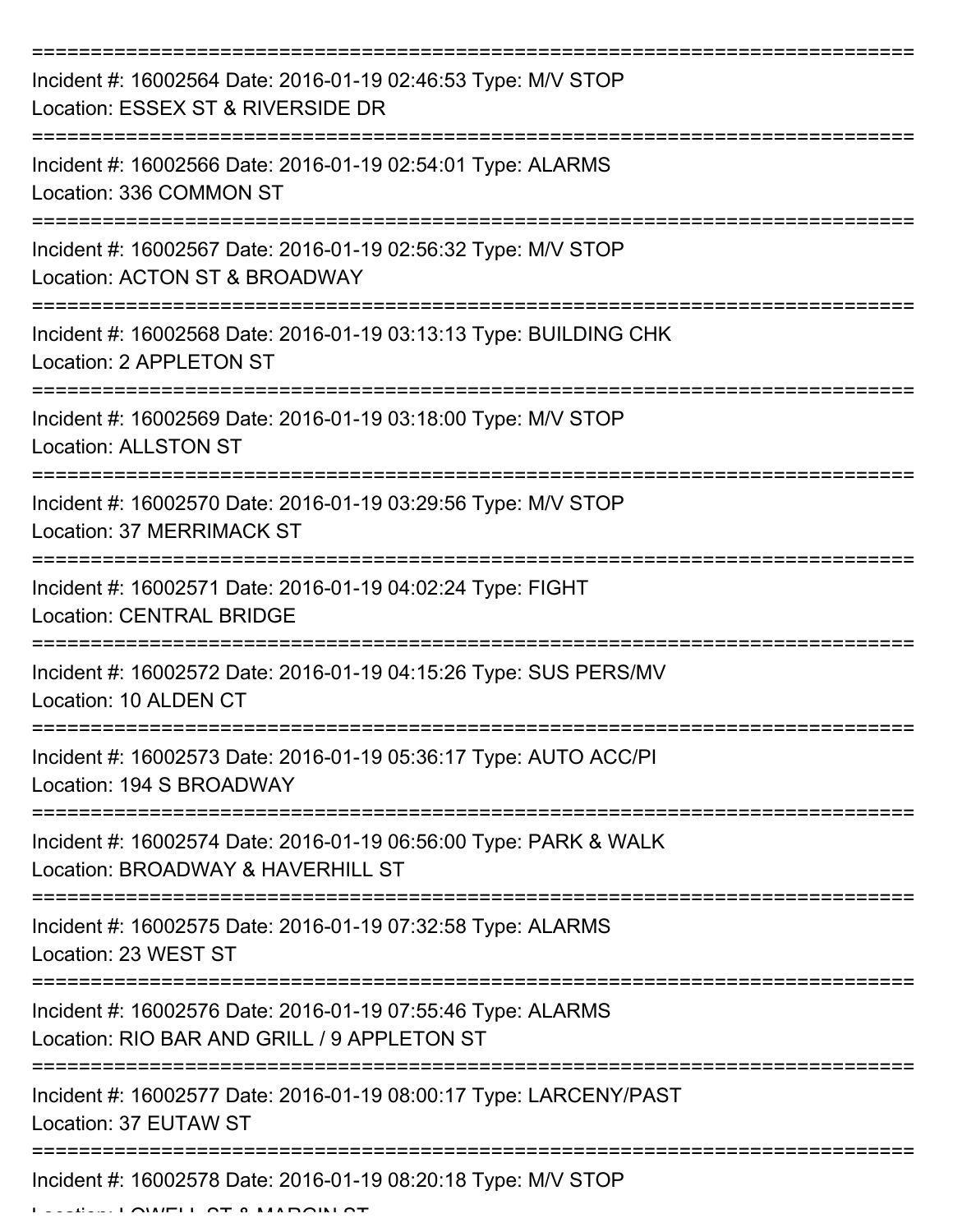| Incident #: 16002579 Date: 2016-01-19 08:37:37 Type: ASSSIT AMBULANC<br>Location: 55 BOWDOIN ST                         |
|-------------------------------------------------------------------------------------------------------------------------|
| Incident #: 16002580 Date: 2016-01-19 08:39:45 Type: MEDIC SUPPORT<br>Location: SOLECTRIA RENEWABLES / 360 MERRIMACK ST |
| Incident #: 16002581 Date: 2016-01-19 08:54:08 Type: ALARMS<br>Location: WILESS SYSTEMS / 60 ISLAND ST                  |
| Incident #: 16002582 Date: 2016-01-19 09:11:13 Type: DISTURBANCE<br>Location: 134 WILLOW ST FL 2                        |
| Incident #: 16002583 Date: 2016-01-19 09:11:55 Type: TOW OF M/V<br>Location: 33 ALLSTON ST                              |
| Incident #: 16002584 Date: 2016-01-19 09:12:19 Type: ALARM/BURG<br>Location: SPADE LOUNGE / 9 APPLETON ST               |
| Incident #: 16002585 Date: 2016-01-19 09:22:22 Type: AUTO ACC/NO PI<br>Location: 360 MERRIMACK ST #BLDG 1               |
| Incident #: 16002586 Date: 2016-01-19 09:25:56 Type: WARRANT SERVE<br>Location: 90 LOWELL ST                            |
| Incident #: 16002587 Date: 2016-01-19 09:30:00 Type: ALARM/BURG<br>Location: 280 MERRIMACK ST FL 2 + 3                  |
| Incident #: 16002588 Date: 2016-01-19 09:30:51 Type: MAL DAMAGE<br>Location: WALK IN WALK IN / CARVER ST                |
| Incident #: 16002589 Date: 2016-01-19 09:54:07 Type: NOTIFICATION<br>Location: 51 AMES ST FL 1                          |
| Incident #: 16002590 Date: 2016-01-19 10:04:44 Type: DOMESTIC/PROG<br>Location: 15 COLUMBUS AV FL 1                     |
| Incident #: 16002591 Date: 2016-01-19 10:11:00 Type: SEX OFFENDER<br>Location: 1 TREMONT ST #7 FL 1                     |
| ______________________________________<br>Incident #: 16002592 Date: 2016-01-19 10:23:24 Type: LIC PLATE STO            |

Location: 100 UNION ST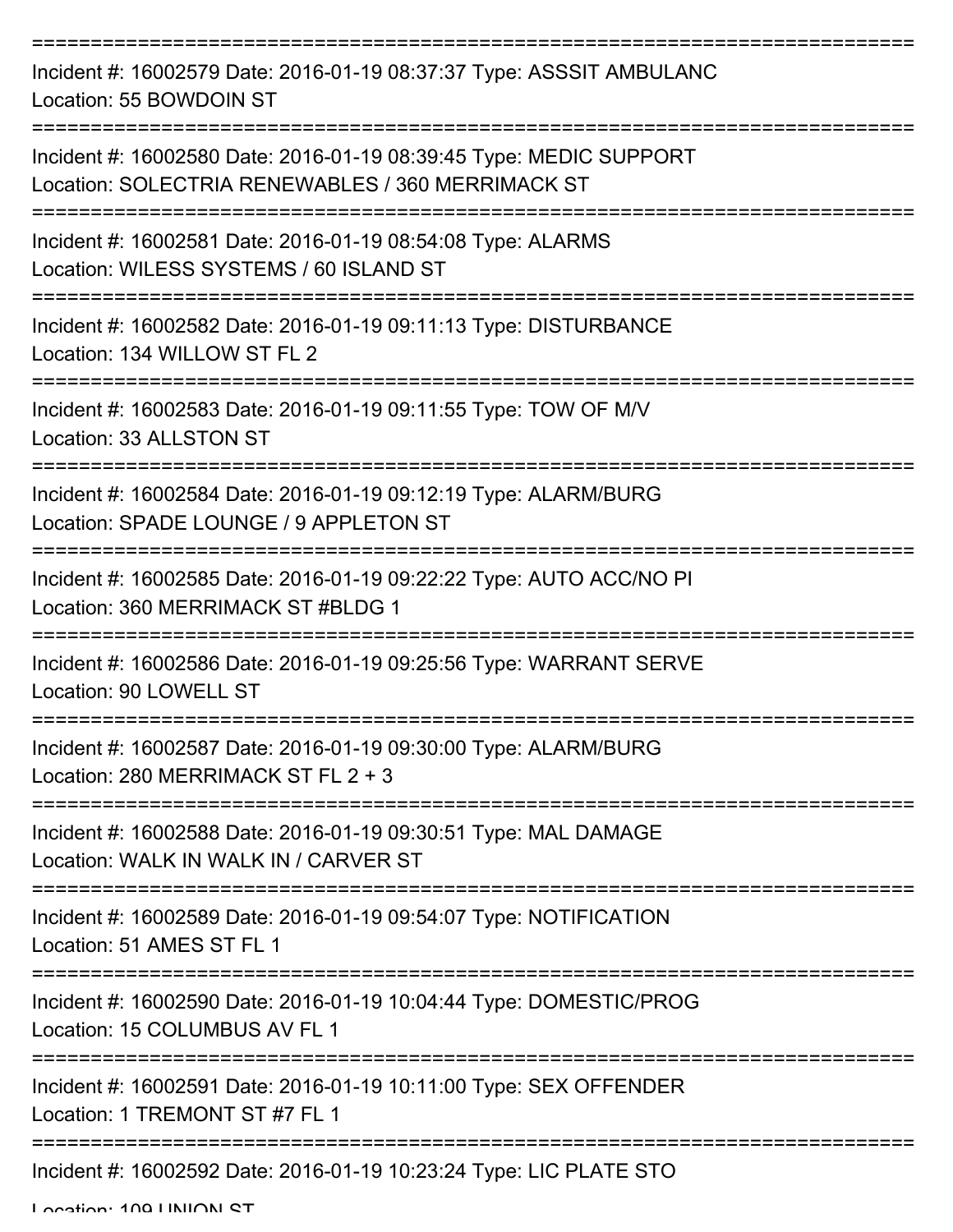| Incident #: 16002593 Date: 2016-01-19 10:27:06 Type: LARCENY/PAST<br>Location: DON KENNETT, INC. / 395 BROADWAY<br>-------------------------- |
|-----------------------------------------------------------------------------------------------------------------------------------------------|
| Incident #: 16002594 Date: 2016-01-19 10:31:43 Type: INVEST CONT<br>Location: MCDONALDS / 599 ANDOVER ST                                      |
| Incident #: 16002595 Date: 2016-01-19 10:50:07 Type: AUTO ACC/NO PI<br>Location: FULTON ST & HAVERHILL ST                                     |
| Incident #: 16002596 Date: 2016-01-19 11:02:50 Type: M/V STOP<br>Location: ANDOVER ST & S BROADWAY                                            |
| Incident #: 16002597 Date: 2016-01-19 11:08:15 Type: DRUG VIO<br>Location: E HAVERHILL ST & NORRIS ST                                         |
| Incident #: 16002598 Date: 2016-01-19 11:36:44 Type: 209A/VIOLATION<br>Location: 80 BAILEY ST FL 1                                            |
| Incident #: 16002599 Date: 2016-01-19 11:38:40 Type: INVESTIGATION<br>Location: 17 DORCHESTER ST                                              |
| Incident #: 16002600 Date: 2016-01-19 11:47:41 Type: AUTO ACC/PI<br>Location: HAVERHILL ST & PROSPECT ST                                      |
| Incident #: 16002601 Date: 2016-01-19 12:20:40 Type: UNKNOWN PROB<br>Location: LAWRENCE HIGH SCHOOL / 70 N PARISH RD                          |
| Incident #: 16002602 Date: 2016-01-19 12:20:48 Type: HIT & RUN M/V<br>Location: TERRA LUNA CAFE / 225 ESSEX ST                                |
| Incident #: 16002603 Date: 2016-01-19 12:22:25 Type: M/V STOP<br>Location: AMESBURY ST & HAVERHILL ST                                         |
| Incident #: 16002604 Date: 2016-01-19 12:27:28 Type: CK WELL BEING<br>Location: 20D ALLSTON ST                                                |
| Incident #: 16002605 Date: 2016-01-19 12:31:59 Type: AUTO ACC/NO PI<br>Location: HAVERHILL ST & LAWRENCE ST                                   |
| Incident #: 16002606 Date: 2016-01-19 12:39:11 Type: TOW/REPOSSED                                                                             |

Location: 400 CANAL ST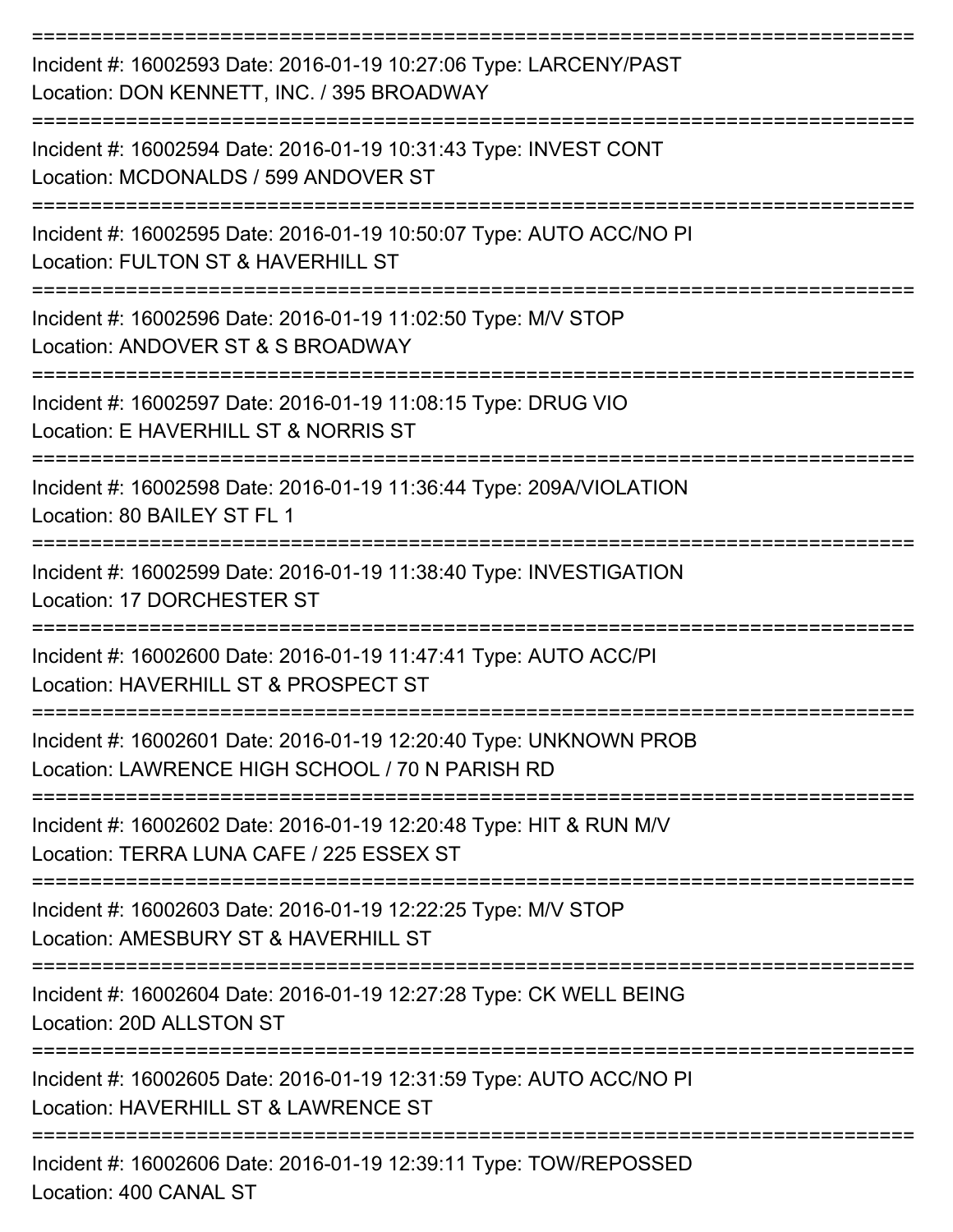| Incident #: 16002607 Date: 2016-01-19 12:41:13 Type: AUTO ACC/NO PI<br>Location: BRADFORD ST & BROADWAY                                    |
|--------------------------------------------------------------------------------------------------------------------------------------------|
| =======================<br>=============<br>Incident #: 16002608 Date: 2016-01-19 12:50:40 Type: GENERAL SERV<br>Location: 37 AUBURN ST #D |
| Incident #: 16002609 Date: 2016-01-19 13:05:33 Type: M/V STOP<br>Location: AMESBURY ST & ESSEX ST                                          |
| Incident #: 16002610 Date: 2016-01-19 13:09:22 Type: M/V STOP<br>Location: 599 CANAL ST                                                    |
| Incident #: 16002611 Date: 2016-01-19 13:11:30 Type: UNWANTEDGUEST<br>Location: BOTANICA DE ALTAGRACIA / 226 ESSEX ST                      |
| Incident #: 16002612 Date: 2016-01-19 13:16:49 Type: ASSIST FIRE<br>Location: 126 BAILEY ST                                                |
| Incident #: 16002614 Date: 2016-01-19 13:19:54 Type: M/V STOP<br>Location: WENDYS / 55 HAMPSHIRE ST                                        |
| Incident #: 16002613 Date: 2016-01-19 13:21:27 Type: KEEP PEACE<br>Location: 83 DORCHESTER ST #2ND                                         |
| Incident #: 16002615 Date: 2016-01-19 13:38:46 Type: FRAUD<br>Location: 36 HUDSON AV                                                       |
| Incident #: 16002617 Date: 2016-01-19 13:45:26 Type: M/V STOP<br>Location: 21 TREMONT ST                                                   |
| Incident #: 16002616 Date: 2016-01-19 13:46:58 Type: ALARM/BURG<br>Location: 38B MAY ST                                                    |
| Incident #: 16002618 Date: 2016-01-19 13:59:23 Type: M/V STOP<br>Location: 114 JACKSON ST                                                  |
| Incident #: 16002619 Date: 2016-01-19 14:07:39 Type: M/V STOP<br>Location: BROOKFIELD ST & DRACUT ST                                       |
| Incident #: 16002620 Date: 2016-01-19 14:16:56 Type: M/V STOP<br>Location: GRAFTON ST & WINTHROP AV                                        |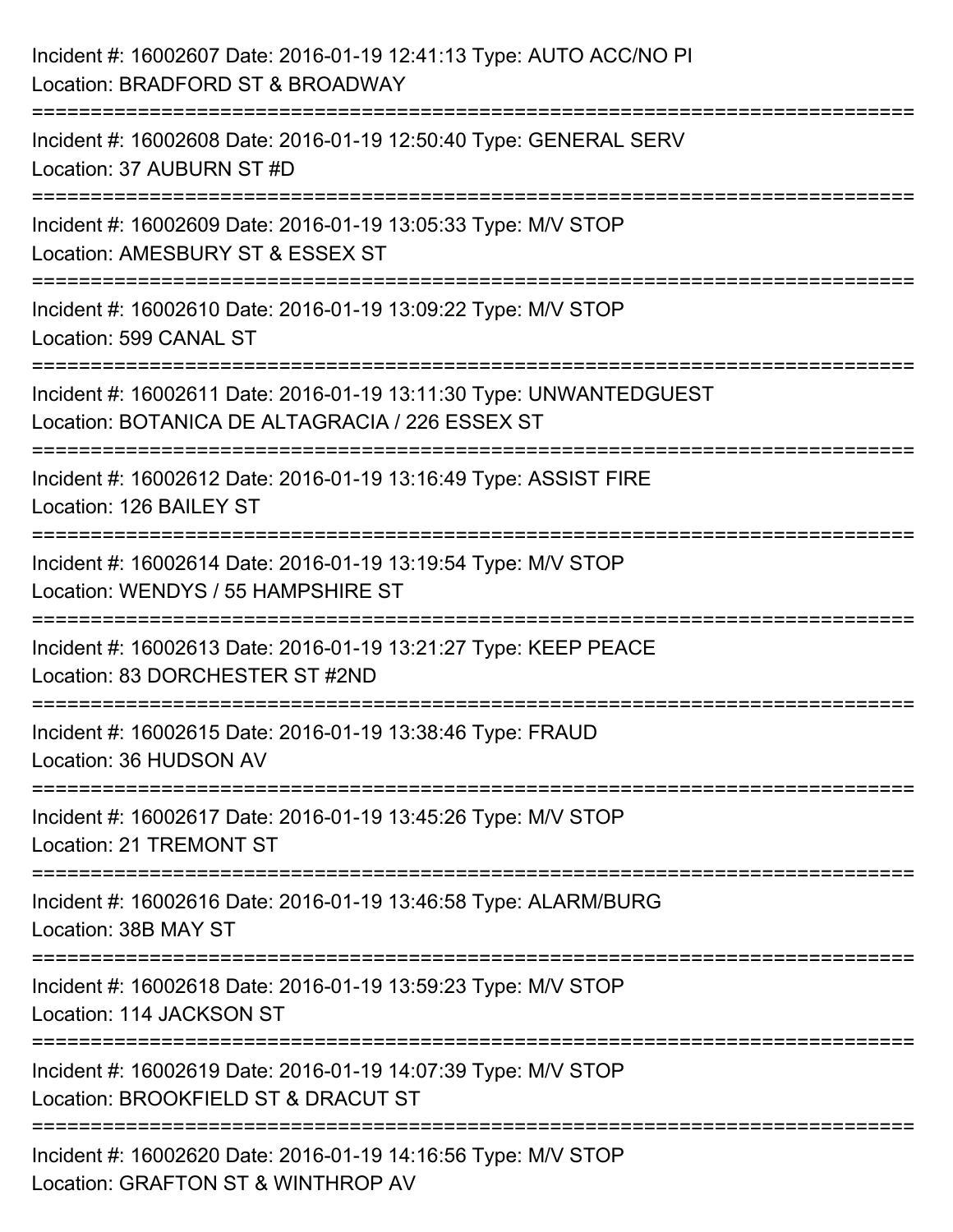| Incident #: 16002621 Date: 2016-01-19 14:21:11 Type: M/V STOP<br>Location: 67 WINTHROP AV                                       |
|---------------------------------------------------------------------------------------------------------------------------------|
| Incident #: 16002622 Date: 2016-01-19 14:29:36 Type: MAL DAMAGE<br><b>Location: EATON ST</b>                                    |
| Incident #: 16002623 Date: 2016-01-19 14:35:20 Type: M/V STOP<br>Location: S BROADWAY & SOUTH ST<br>:========================== |
| Incident #: 16002624 Date: 2016-01-19 14:37:11 Type: WOMAN DOWN<br>Location: 198 ESSEX ST #101                                  |
| Incident #: 16002625 Date: 2016-01-19 14:53:38 Type: DEATH SUDDEN<br>Location: 16 SWAN ST                                       |
| Incident #: 16002626 Date: 2016-01-19 14:54:51 Type: M/V STOP<br>Location: 197VK2 / AMESBURY ST & COMMON ST                     |
| Incident #: 16002627 Date: 2016-01-19 15:07:05 Type: WARRANT SERVE<br>Location: 279 PROSPECT ST                                 |
| Incident #: 16002628 Date: 2016-01-19 15:12:44 Type: INVESTIGATION<br>Location: 550 BROADWAY                                    |
| Incident #: 16002629 Date: 2016-01-19 15:19:31 Type: UNKNOWN PROB<br>Location: SOUTH LAWRENCE EAST SCHOOL / 165 CRAWFORD ST     |
| Incident #: 16002630 Date: 2016-01-19 15:24:06 Type: UNKNOWN PROB<br>Location: LAWRENCE HIGH SCHOOL / 71 N PARISH RD            |
| Incident #: 16002631 Date: 2016-01-19 15:29:37 Type: ALARM/BURG<br>Location: 133 MARGIN ST                                      |
| Incident #: 16002632 Date: 2016-01-19 15:40:50 Type: DRUG OVERDOSE<br>Location: 75 MANCHESTER ST                                |
| Incident #: 16002633 Date: 2016-01-19 15:48:38 Type: DOMESTIC/PROG<br>Location: 153 UNION ST FL 2                               |
| Incident #: 16002634 Date: 2016-01-19 15:52:56 Type: ALARM/BURG<br>Location: 468 N CANAL ST                                     |

===========================================================================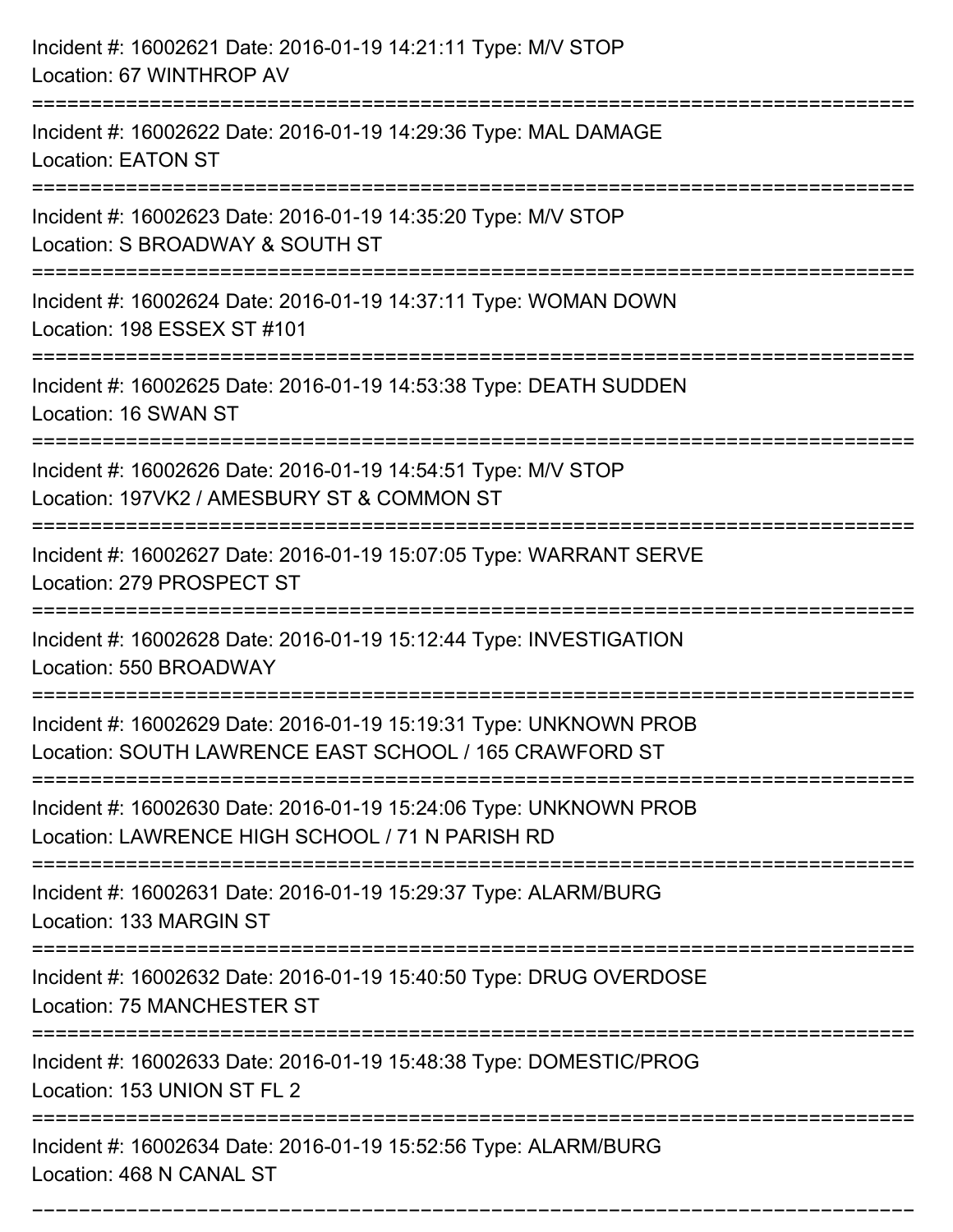| Incident #: 16002635 Date: 2016-01-19 15:58:41 Type: TRESPASSING<br>Location: 40 LAWRENCE ST #326 FL 3<br>:====================            |
|--------------------------------------------------------------------------------------------------------------------------------------------|
| Incident #: 16002636 Date: 2016-01-19 16:06:05 Type: A&B PAST<br>Location: 70 N PARISH RD                                                  |
| Incident #: 16002637 Date: 2016-01-19 16:32:01 Type: HIT & RUN M/V<br>Location: 550 BROADWAY #305<br>===================================== |
| Incident #: 16002638 Date: 2016-01-19 16:33:56 Type: AUTO ACC/NO PI<br>Location: 539 HAMPSHIRE ST                                          |
| Incident #: 16002639 Date: 2016-01-19 16:50:10 Type: STOL/MV/PAS<br>Location: 240 WATER ST #D                                              |
| Incident #: 16002640 Date: 2016-01-19 17:11:13 Type: SUS PERS/MV<br>Location: CVS PHARMACY / 205 S BROADWAY                                |
| Incident #: 16002641 Date: 2016-01-19 17:12:28 Type: LIC PLATE STO<br>Location: S BROADWAY                                                 |
| Incident #: 16002643 Date: 2016-01-19 17:21:15 Type: LOST PROPERTY<br>Location: 281 JACKSON ST                                             |
| Incident #: 16002642 Date: 2016-01-19 17:21:25 Type: SUS PERS/MV<br>Location: SUPER PETROLEUM / 610 S UNION ST                             |
| Incident #: 16002644 Date: 2016-01-19 17:27:15 Type: LARCENY/PAST<br>Location: 36 HUDSON AV FL 3                                           |
| Incident #: 16002646 Date: 2016-01-19 17:30:53 Type: M/V STOP<br>Location: MARKET ST & PARKER ST                                           |
| Incident #: 16002645 Date: 2016-01-19 17:31:03 Type: SHOPLIFTING<br>Location: MARKET BASKET / 700 ESSEX ST                                 |
| Incident #: 16002647 Date: 2016-01-19 17:42:42 Type: 209A/SERVE<br>Location: 7 CLINTON CT                                                  |
| Incident #: 16002648 Date: 2016-01-19 17:45:55 Type: 209A/SERVE<br>Location: 81 CROSS ST                                                   |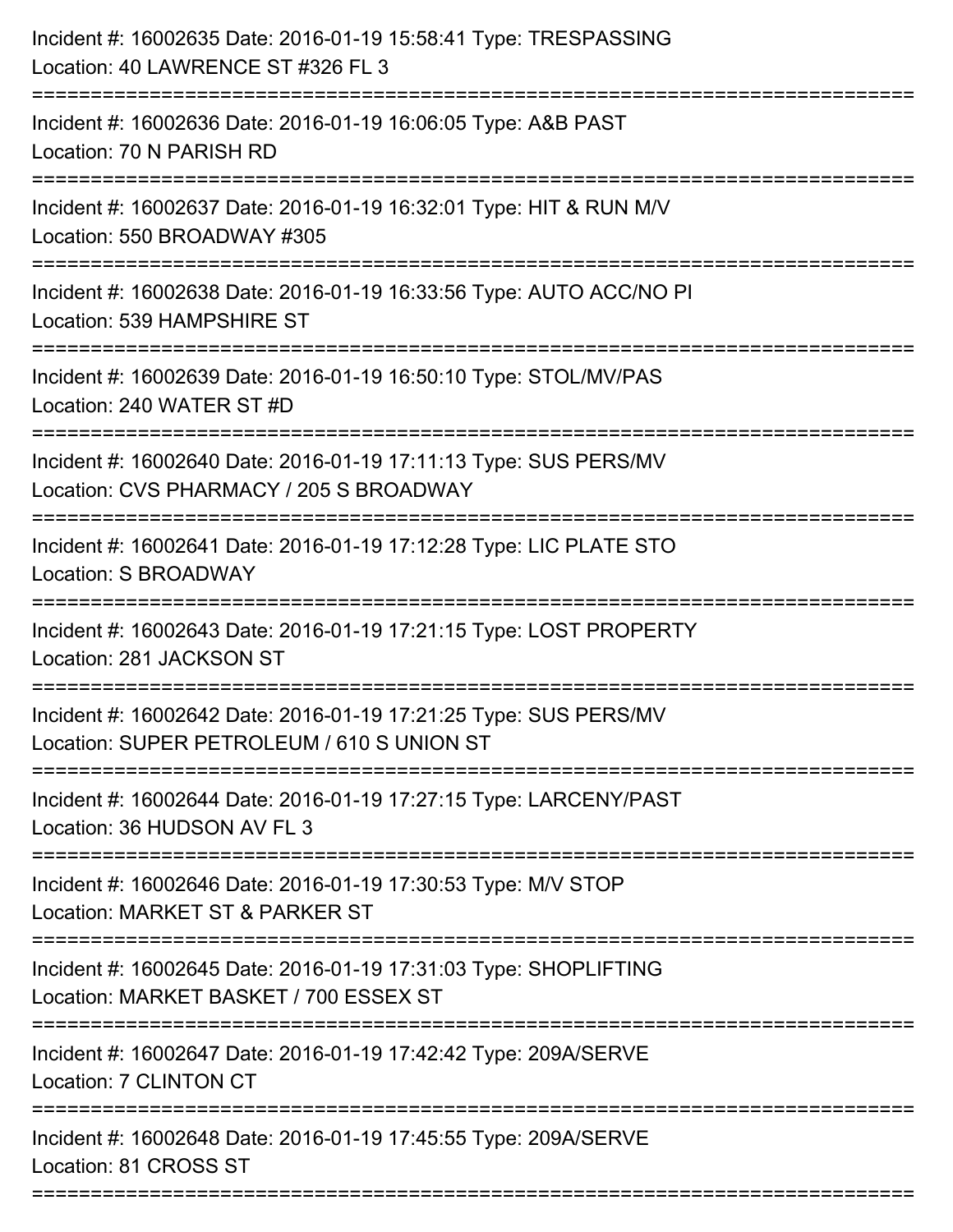Location: 214 WALNUT ST

| Incident #: 16002650 Date: 2016-01-19 18:05:14 Type: 209A/SERVE<br>Location: 20 BENNINGTON ST                        |
|----------------------------------------------------------------------------------------------------------------------|
| Incident #: 16002651 Date: 2016-01-19 18:17:40 Type: M/V STOP<br><b>Location: WASHINGTON WY</b>                      |
| Incident #: 16002653 Date: 2016-01-19 18:19:19 Type: ALARM/BURG<br>Location: RESD; MICHELLE ROSARIO / 30B KENDALL ST |
| Incident #: 16002652 Date: 2016-01-19 18:19:47 Type: ALARM/BURG<br>Location: MENDES FLOWERS / 152 BROADWAY           |
| Incident #: 16002654 Date: 2016-01-19 18:28:20 Type: WARRANT SERVE<br>Location: 25 JORDAN ST FL 3                    |
| Incident #: 16002655 Date: 2016-01-19 18:37:49 Type: UNWANTEDGUEST<br>Location: 1010 ESSEX ST                        |
| Incident #: 16002657 Date: 2016-01-19 18:43:07 Type: LARCENY/PAST<br>Location: YMCA / 40 LAWRENCE ST                 |
| Incident #: 16002656 Date: 2016-01-19 18:43:48 Type: M/V STOP<br>Location: ANDOVER ST & PARKER ST                    |
| Incident #: 16002658 Date: 2016-01-19 18:55:47 Type: M/V STOP<br>Location: BROADWAY & LOWELL ST                      |
| Incident #: 16002661 Date: 2016-01-19 19:00:07 Type: LARCENY/PAST<br>Location: DOMINO'S PIZZA / 58 S BROADWAY        |
| Incident #: 16002659 Date: 2016-01-19 19:01:28 Type: SUS PERS/MV<br>Location: 91 EXCHANGE ST                         |
| Incident #: 16002660 Date: 2016-01-19 19:05:27 Type: AUTO ACC/NO PI<br>Location: 26 MARGIN ST                        |
| Incident #: 16002662 Date: 2016-01-19 19:13:22 Type: COURT DOC SERVE<br>Location: 62 BOWDOIN ST                      |
|                                                                                                                      |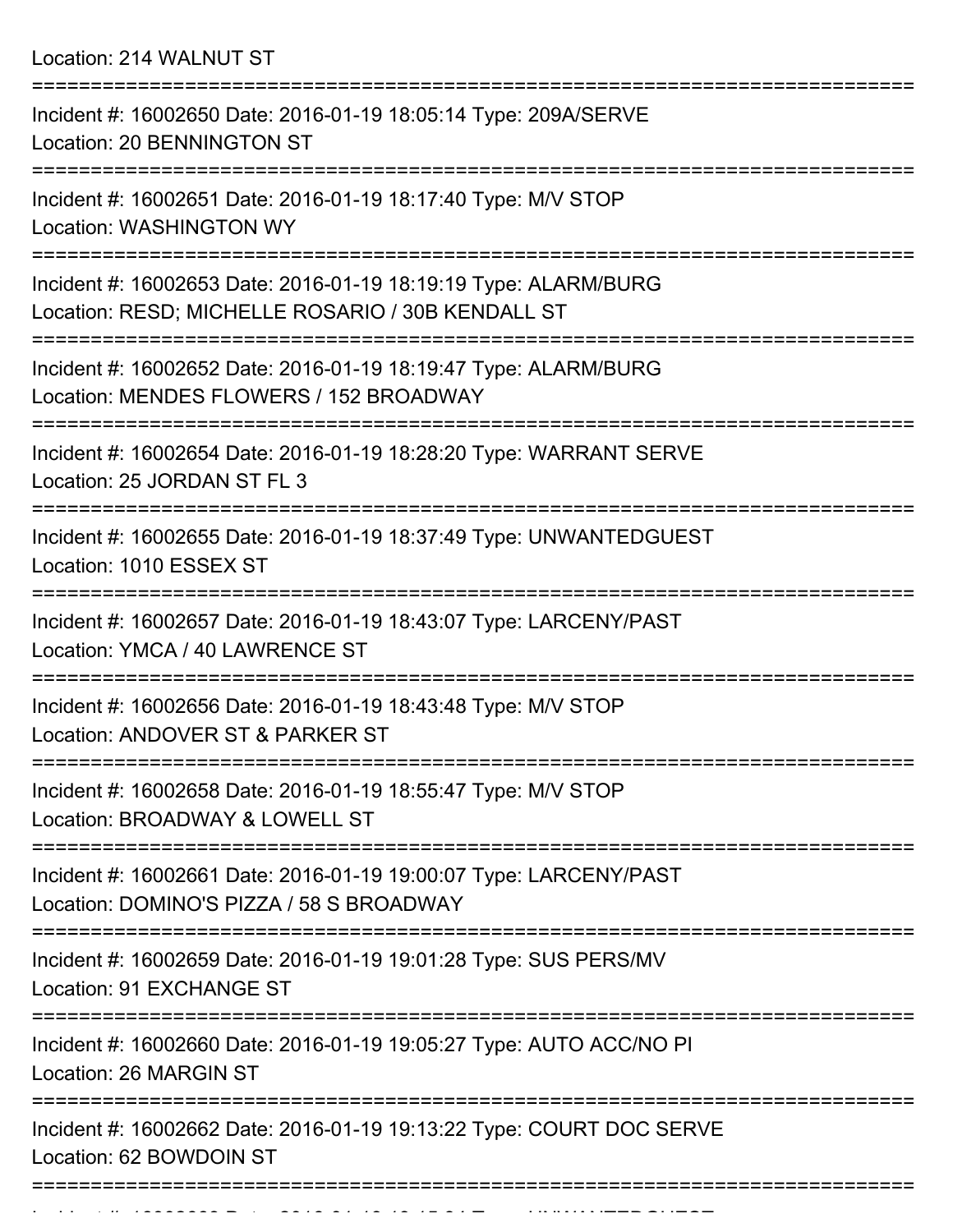| Incident #: 16002664 Date: 2016-01-19 19:22:29 Type: COURT DOC SERVE<br>Location: 177 BAILEY ST                                                              |
|--------------------------------------------------------------------------------------------------------------------------------------------------------------|
|                                                                                                                                                              |
| Incident #: 16002665 Date: 2016-01-19 19:31:56 Type: SUS PERS/MV<br>Location: 179 WALNUT ST                                                                  |
| Incident #: 16002666 Date: 2016-01-19 19:36:45 Type: 209A/SERVE<br>Location: 124 WEARE ST<br>====================================                            |
| Incident #: 16002667 Date: 2016-01-19 19:44:10 Type: ALARM/BURG<br>Location: CARIBE CALLING CENTER / 105 JACKSON ST<br>===================================== |
| Incident #: 16002668 Date: 2016-01-19 19:49:25 Type: ROBBERY ARMED<br>Location: QUEZADA GROCERY / 856 ESSEX ST                                               |
| Incident #: 16002669 Date: 2016-01-19 19:49:34 Type: M/V STOP<br>Location: HAMPSHIRE ST & LEBANON ST<br>:=====================================               |
| Incident #: 16002670 Date: 2016-01-19 20:16:49 Type: M/V STOP<br>Location: 205 BROADWAY                                                                      |
| Incident #: 16002671 Date: 2016-01-19 20:22:57 Type: M/V STOP<br>Location: 345 HAVERHILL                                                                     |
| Incident #: 16002672 Date: 2016-01-19 20:27:39 Type: CK WELL BEING<br>Location: 2 MUSEUM SQ #416 FL 4                                                        |
| Incident #: 16002673 Date: 2016-01-19 20:56:05 Type: M/V STOP<br>Location: ESSEX ST & MARGIN ST                                                              |
| Incident #: 16002674 Date: 2016-01-19 21:01:14 Type: M/V STOP<br>Location: CANAL ST & HAMPSHIRE ST                                                           |
| Incident #: 16002675 Date: 2016-01-19 21:05:26 Type: M/V STOP<br>Location: GRAFTON ST & WINTHROP AV                                                          |
| Incident #: 16002676 Date: 2016-01-19 21:15:30 Type: 209A/SERVE<br>Location: 16 BELMONT ST                                                                   |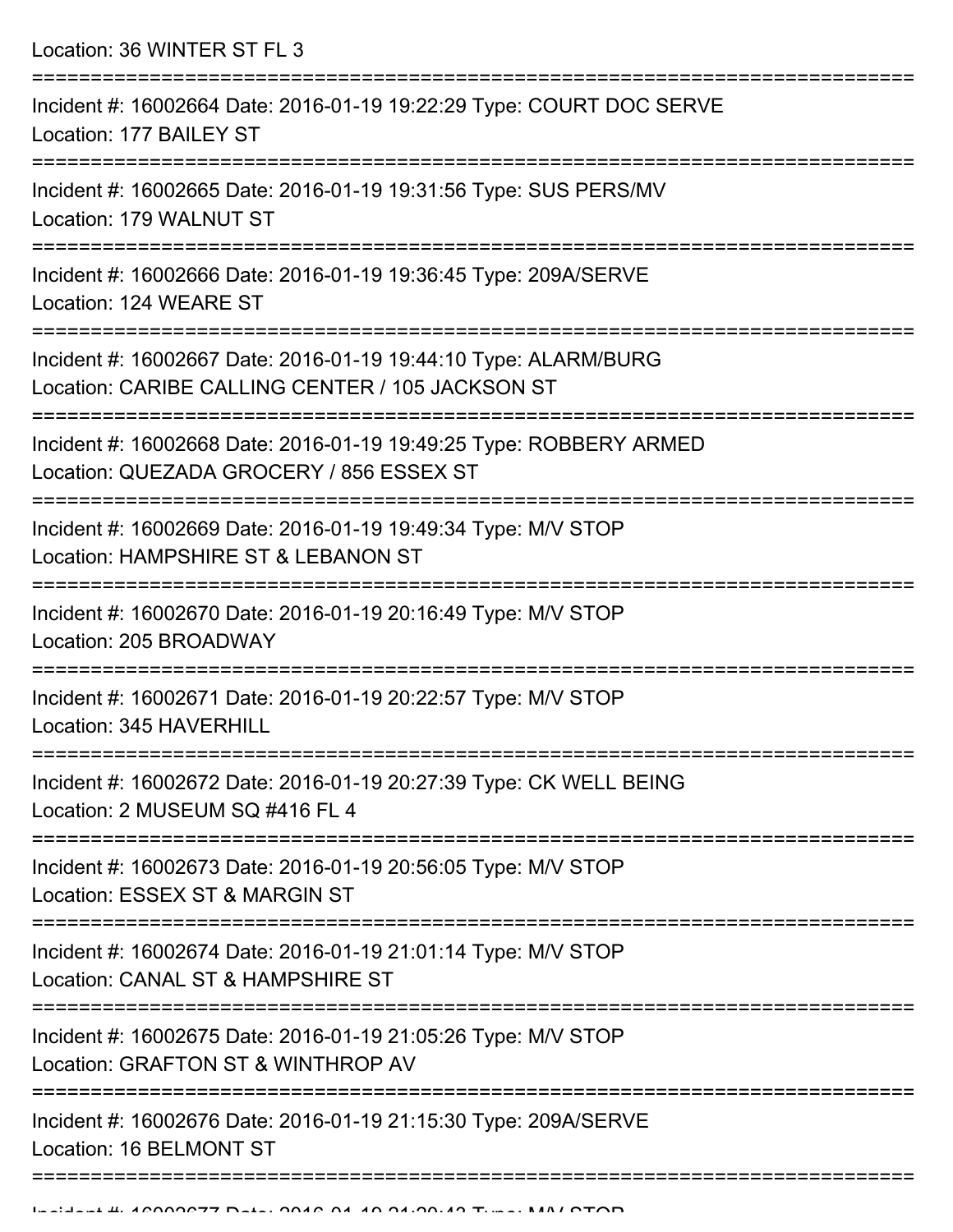Location: CENTRAL BRIDGE

| Incident #: 16002678 Date: 2016-01-19 21:25:14 Type: COURT DOC SERVE<br>Location: 61 ROLLINS ST                                            |
|--------------------------------------------------------------------------------------------------------------------------------------------|
| Incident #: 16002679 Date: 2016-01-19 21:38:27 Type: DOMESTIC/PROG<br>Location: VEGA RESIDENCE / 10 GRAFTON ST #14 FL 1<br>--------------- |
| Incident #: 16002680 Date: 2016-01-19 21:44:17 Type: AUTO ACC/NO PI<br>Location: BOWDOIN ST & S BROADWAY                                   |
| Incident #: 16002681 Date: 2016-01-19 21:57:53 Type: M/V STOP<br>Location: BALI'S RESTURANT / 59 ESSEX ST                                  |
| Incident #: 16002682 Date: 2016-01-19 22:03:34 Type: M/V STOP<br><b>Location: MEDFORD ST</b>                                               |
| Incident #: 16002683 Date: 2016-01-19 22:19:21 Type: HIT & RUN M/V<br>Location: 19 POPLAR ST FL 3                                          |
| Incident #: 16002684 Date: 2016-01-19 22:20:38 Type: ALARM/BURG<br>Location: NECCO / 360 MERRIMACK ST #BLDG 9                              |
| Incident #: 16002685 Date: 2016-01-19 22:21:18 Type: NOISE ORD<br>Location: 1 YALE ST                                                      |
| Incident #: 16002686 Date: 2016-01-19 22:22:56 Type: M/V STOP<br>Location: 9 WATER ST                                                      |
| Incident #: 16002687 Date: 2016-01-19 22:40:52 Type: ALARM/BURG<br>Location: SAL'S RESTURANT / 354 MERRIMACK ST                            |
| Incident #: 16002688 Date: 2016-01-19 22:50:41 Type: M/V STOP<br>Location: ANDOVER ST & S BROADWAY                                         |
| Incident #: 16002689 Date: 2016-01-19 23:02:24 Type: M/V STOP<br>Location: ANDOVER ST & S UNION ST                                         |
| Incident #: 16002690 Date: 2016-01-19 23:42:38 Type: M/V STOP<br><b>Location: MARKET ST</b>                                                |
| Incident #: 16002691 Date: 2016-01-19 23:45:28 Type: M/V STOP                                                                              |